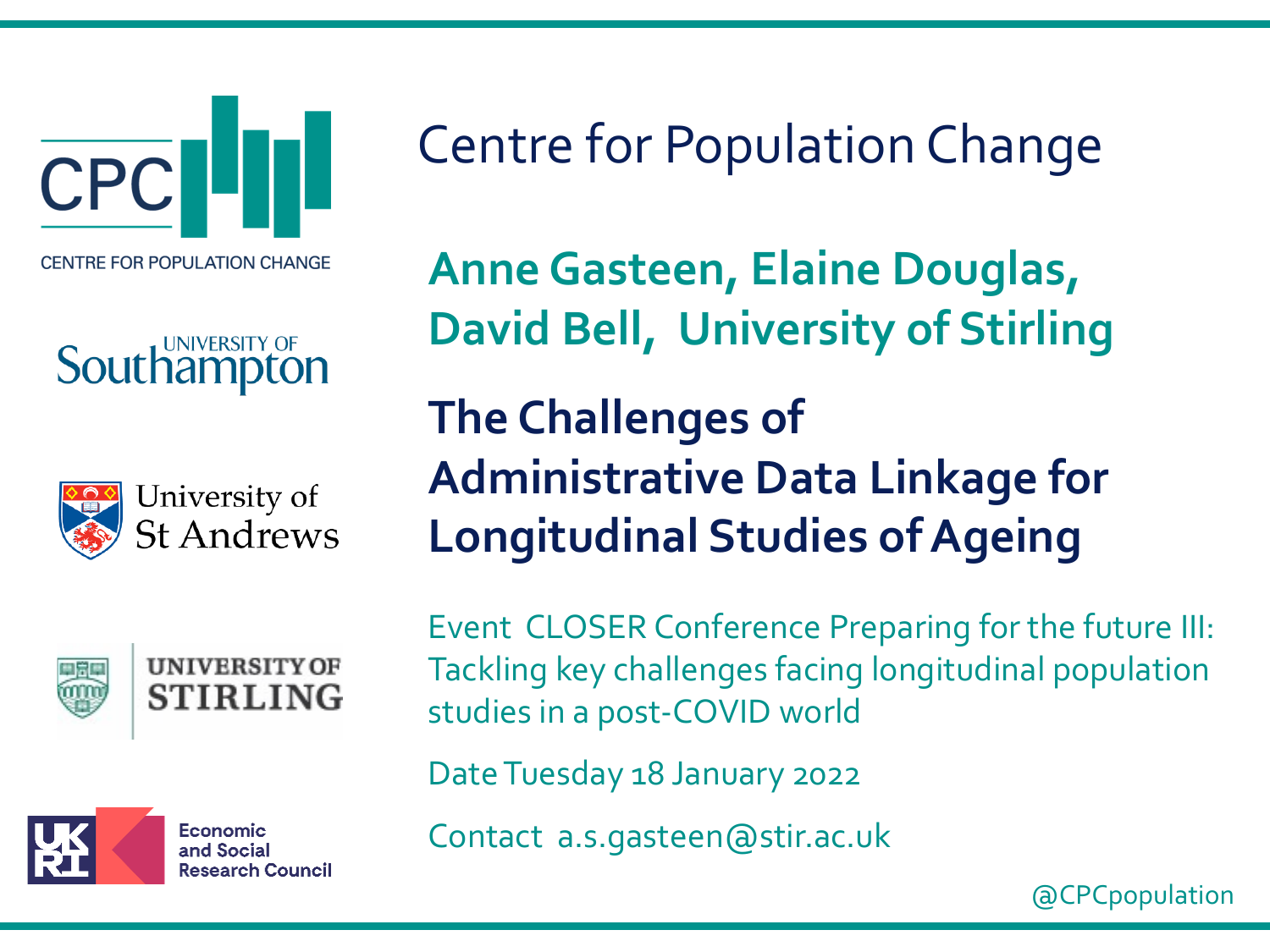# **Linking Longitudinal Studies of Ageing with Administrative Data**

- ESRC Centre for Population Change project
- Survey of 14 longitudinal Health and Retirement Studies across the world
- Conducted June 2020 June 2021
- Focus: benefits/challenges, application / approval / access processes, linkage mechanisms, linked data use & impact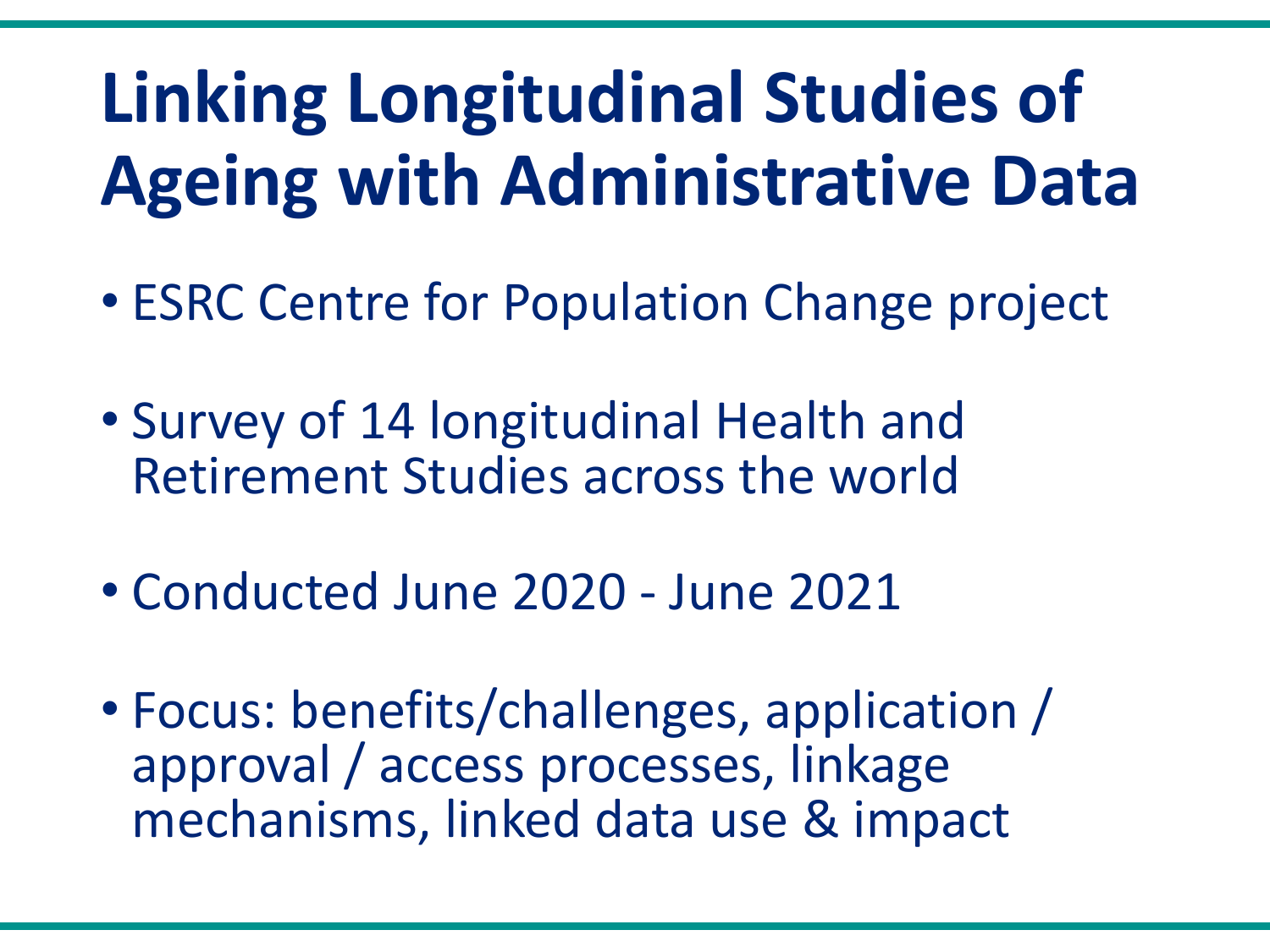### **Participating Studies**

| $\overline{+}$ |                                                                             |                                                               |                                             |                                                           |  |
|----------------|-----------------------------------------------------------------------------|---------------------------------------------------------------|---------------------------------------------|-----------------------------------------------------------|--|
|                | Individual & Contextual<br><b>Linkages</b>                                  | <b>Individual Linkages</b>                                    | <b>Contextual</b><br><b>Linkages</b>        | <b>No Linkage</b>                                         |  |
|                | English Longitudinal<br>Study of Ageing (ELSA)                              | Costa Rican Longevity<br>& Healthy Aging Study<br>(CRELES)    | Mexican Health<br>and Aging Study<br>(MHAS) | The Brazilian<br>Longitudinal Study of<br>Aging (ELSI)    |  |
|                | <b>Health &amp; Retirement</b><br>Survey (HRS)                              | The Health and Aging<br>Study in Africa<br>(HAALSI)           |                                             | Health, Aging, and<br>Retirement in<br>Thailand (HART)    |  |
|                | Northern Ireland Cohort<br>for the Longitudinal<br>Study of Ageing (NICOLA) | Healthy Ageing in<br>Scotland (HAGIS)                         |                                             | Longitudinal Aging<br>Study in India (LASI)               |  |
|                | The Irish Longitudinal<br>Study on Ageing (TILDA)                           | Japanese Study on<br>Aging & Retirement<br>(JSTAR)            |                                             | Malaysia Ageing and<br><b>Retirement Survey</b><br>(MARS) |  |
|                |                                                                             | Survey of Health,<br>Ageing & Retirement<br>in Europe (SHARE) |                                             |                                                           |  |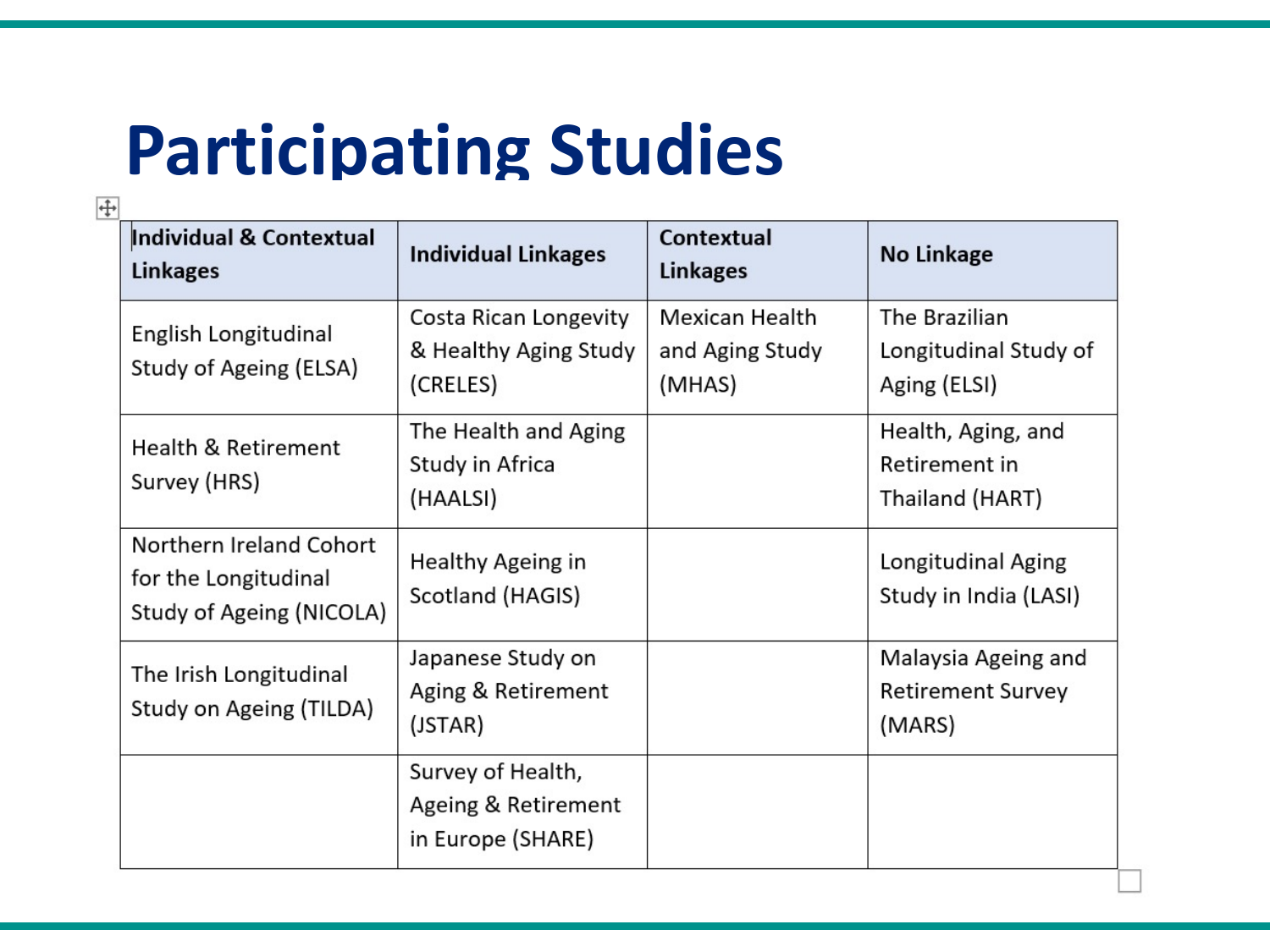#### **Linkage Landscape**

- Linkage was intermittent, fragmented administrative data infrastructures, multiple owners and controllers
- Most studies were reliant on respondent consent to undertake linkage
- Health and mortality records most often linked data type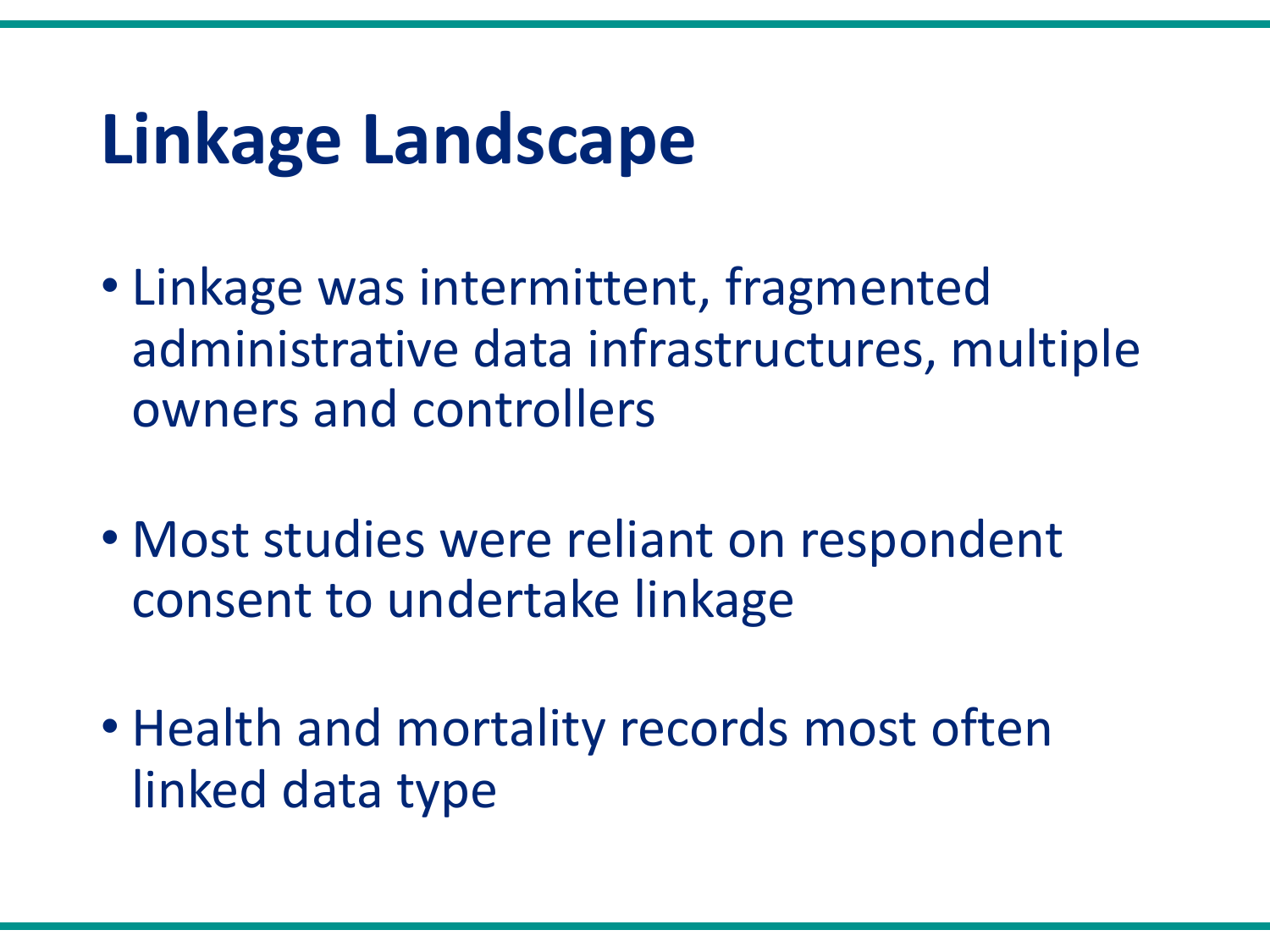# **Linkage Challenges**

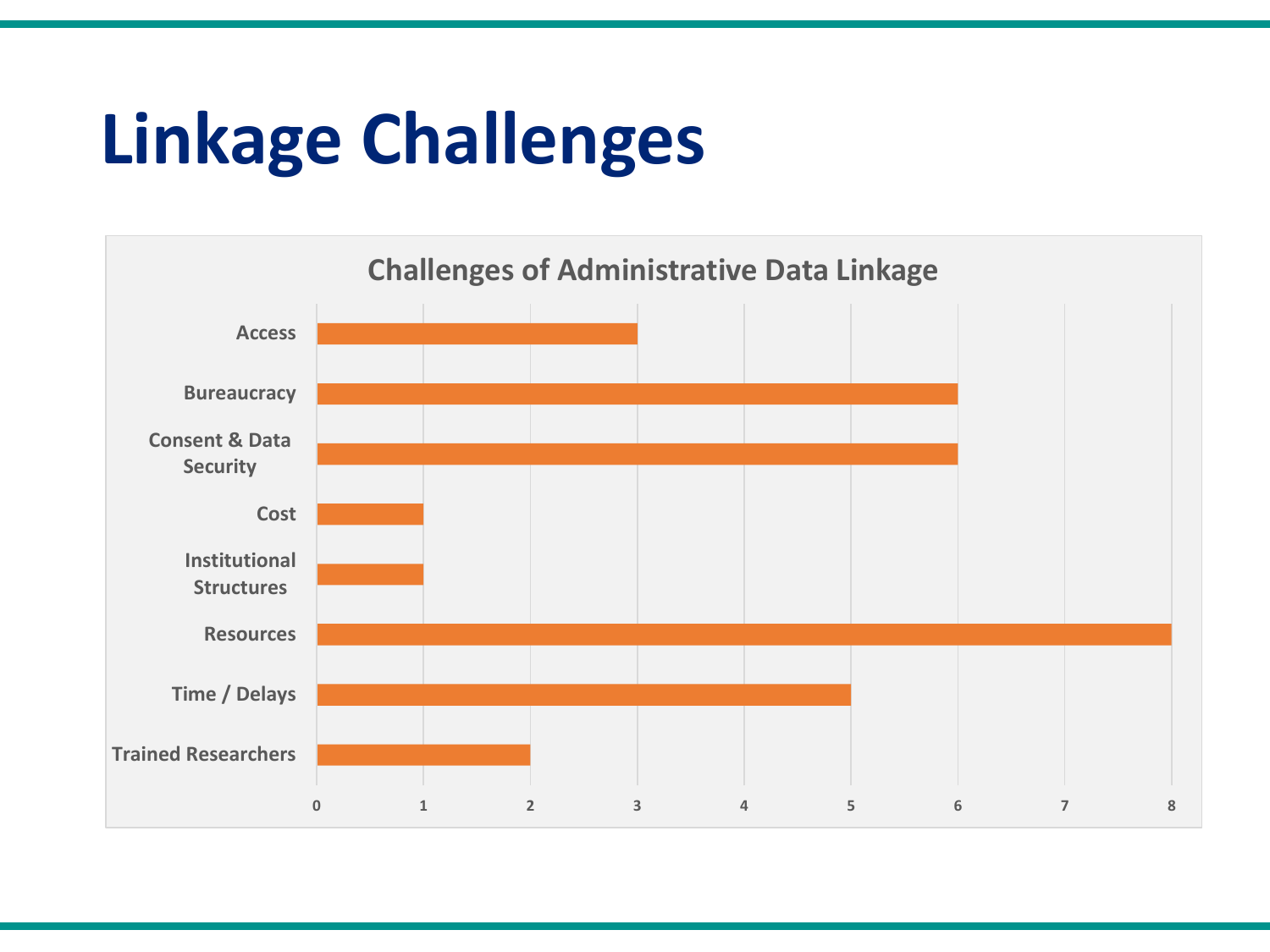## **Bureaucracy: Application & Approval Processes**

- Critically dependent on building relationships with institutional data controllers and establishing trust
- Inextricably bound up with ethical and legal data protection and security requirements
- Length of time taken to build relationships and navigate the application/approval process varied between 2 and 10 years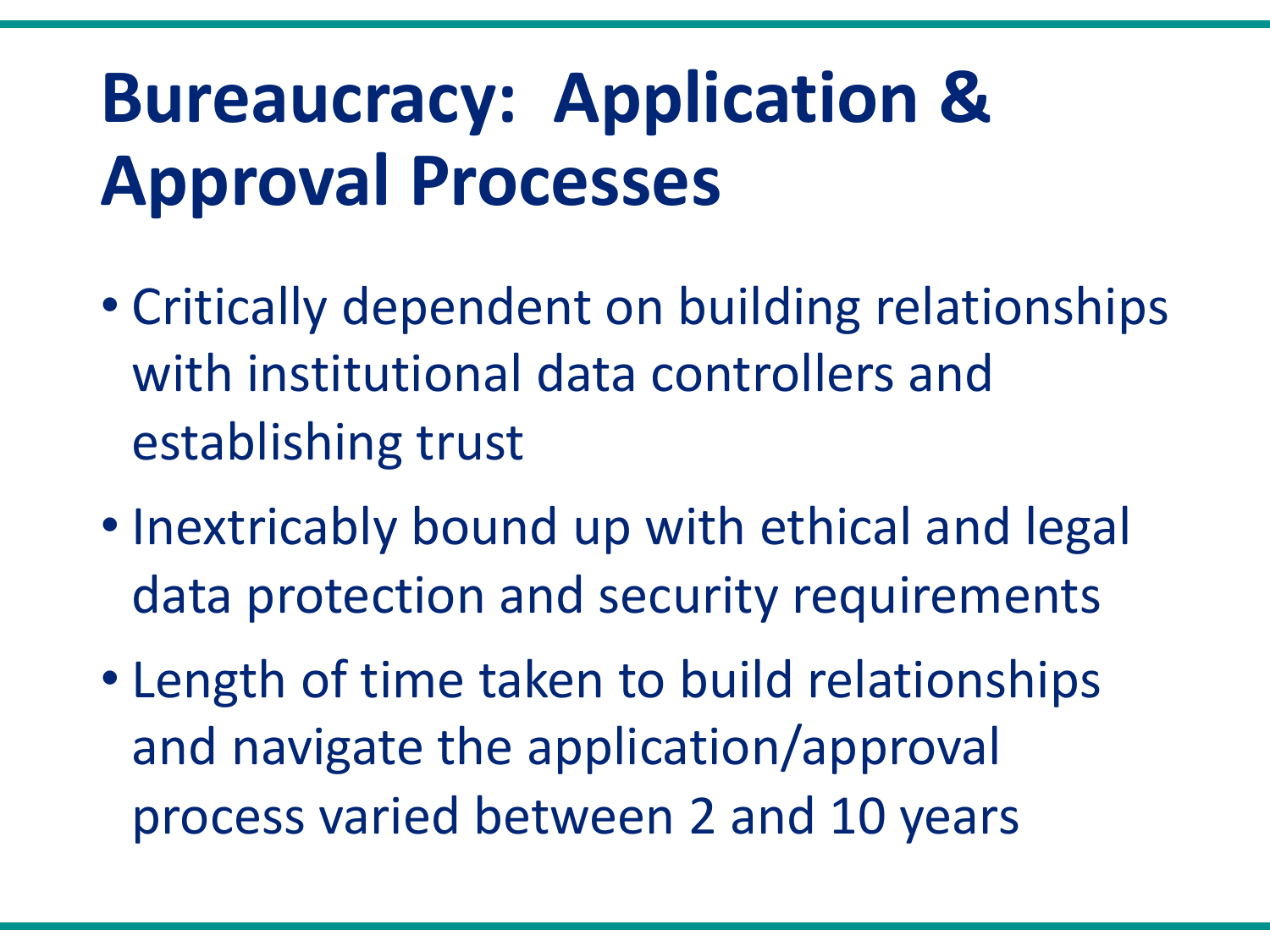# **Consent & Data Security [1]**

- Safeguarding of respondent confidentiality of paramount concern to data controllers
- Respondent consent for linkage regarded a major challenge
	- Low consent rates can reduce linked sample size

• Trust is key, low levels of trust in govt & institutions -> low consent rate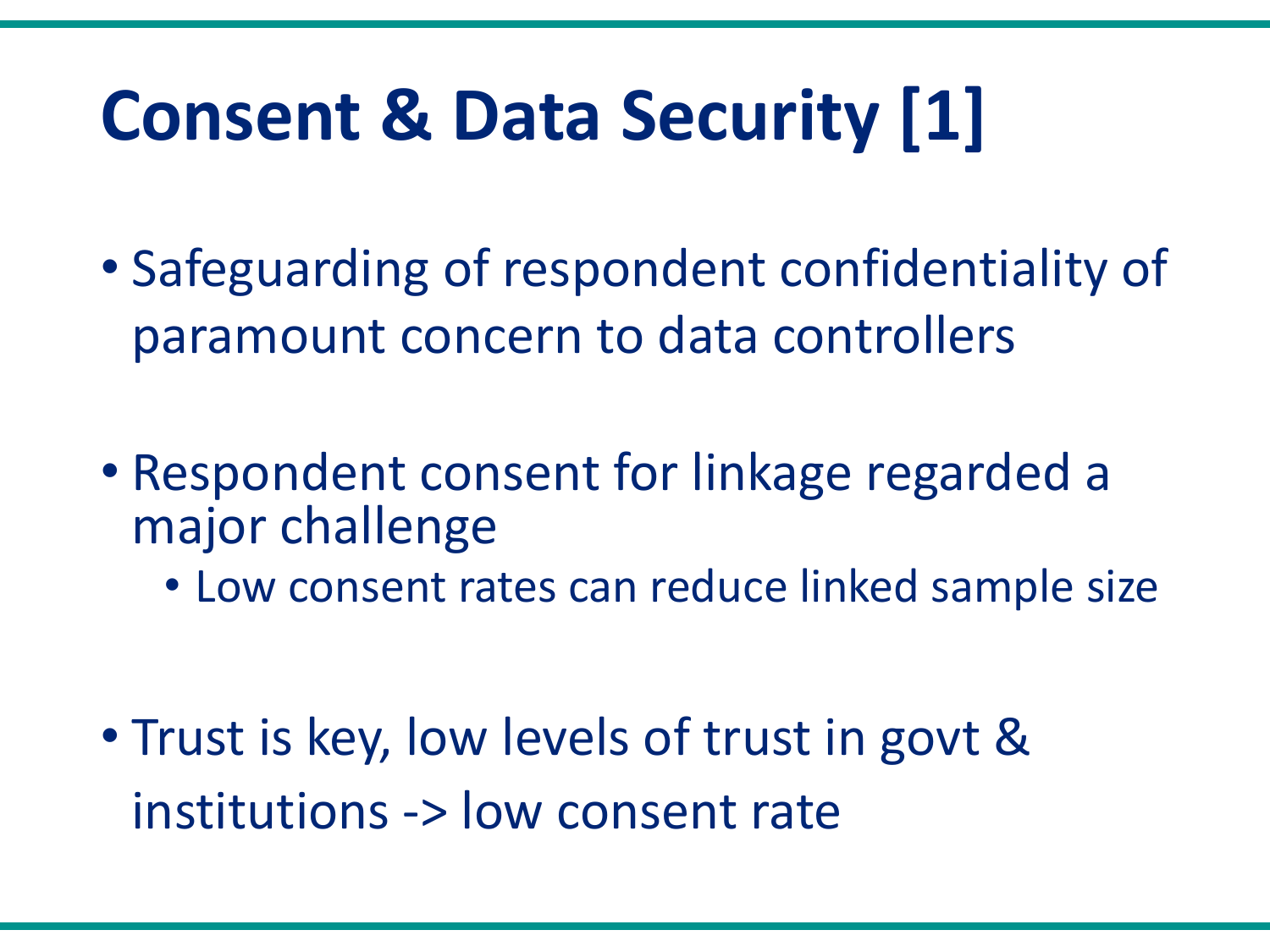# **Consent & Data Security [2]**

- Transparency key to respondent buy-in, leading to political buy-in
- Potential trade-off between participant and wider public advocacy with increased number of linkages
- Respondent consent not strictly necessary under GDPR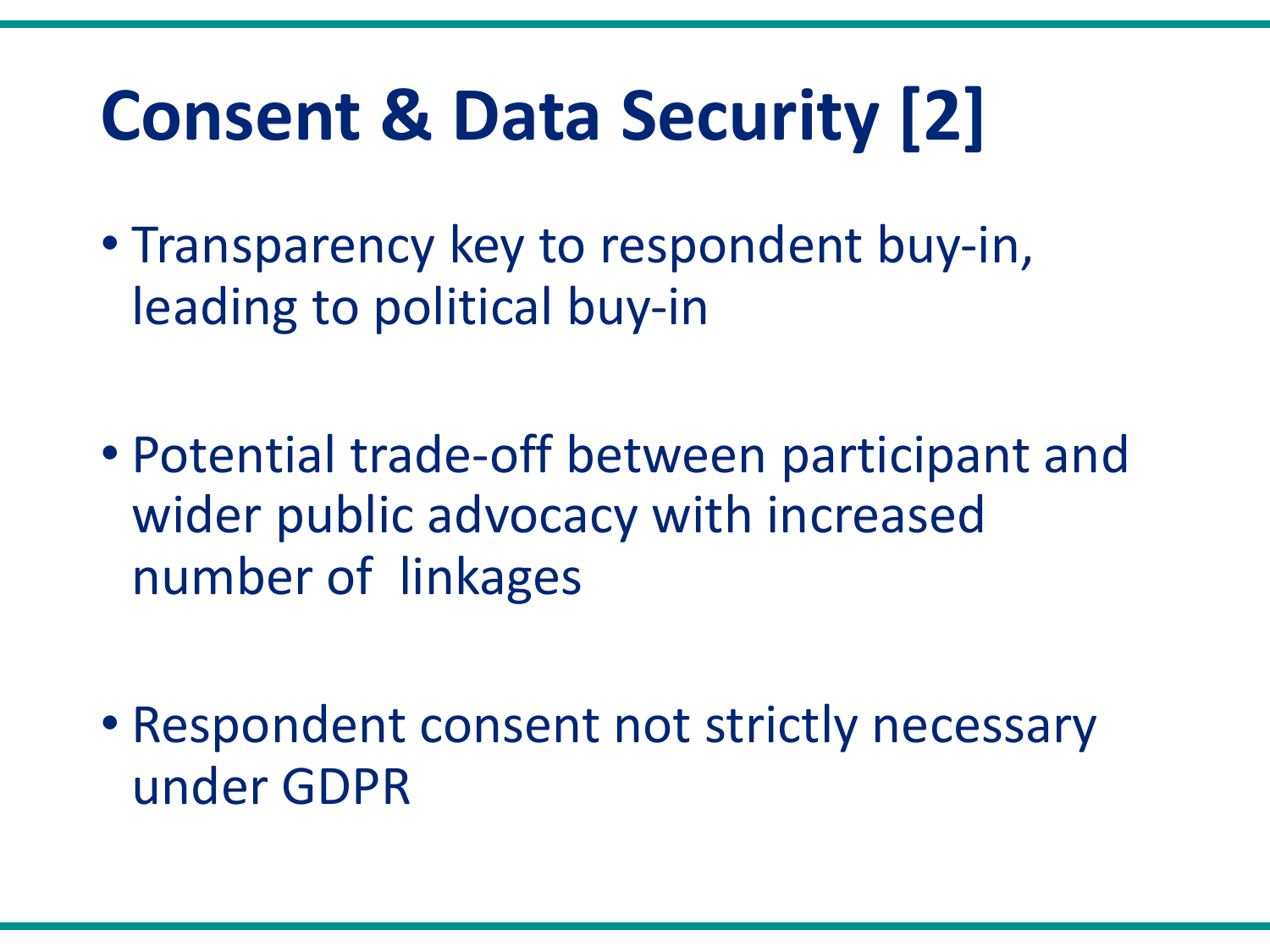#### **Resources - Linkage Processing**

- Availability of resources most cited challenge
- Issues: linked data sample size, bias/reduced representativeness, cleaning, rendering and coding, assessing data quality
- Ease of post-approval access dependent on admin data infrastructures
- Incomplete/inaccurate/missing study data could make record matching problematic
- Scarcity of appropriately skilled researchers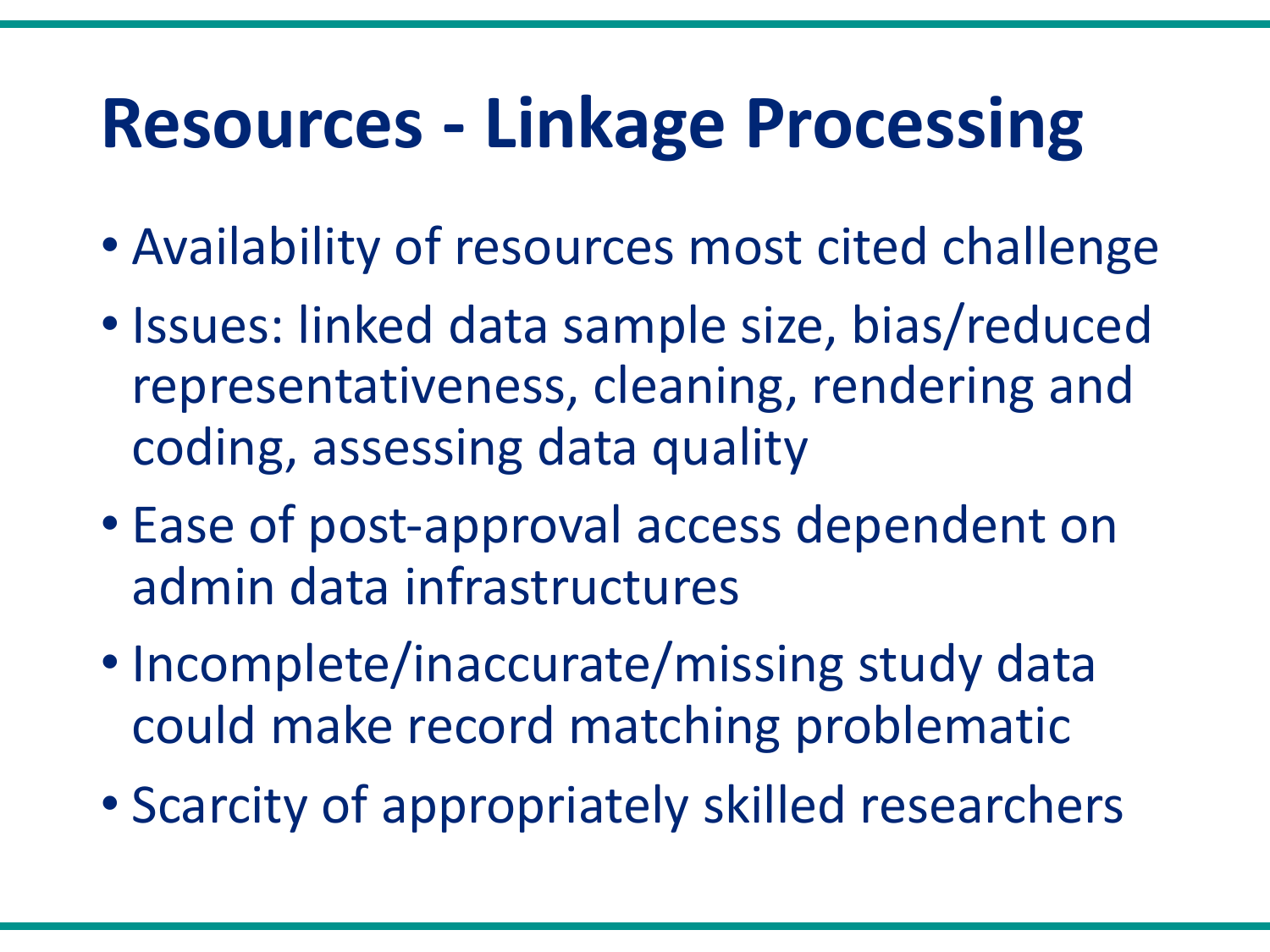#### **Infrastructure & Access**

- Need to navigate fragmented, piecemeal administrative data infrastructures
- Linkage keys tended to be dataset-specific as usually no common, unique ID numbers
- Access varied from remote, secure terminals to Safe Haven sites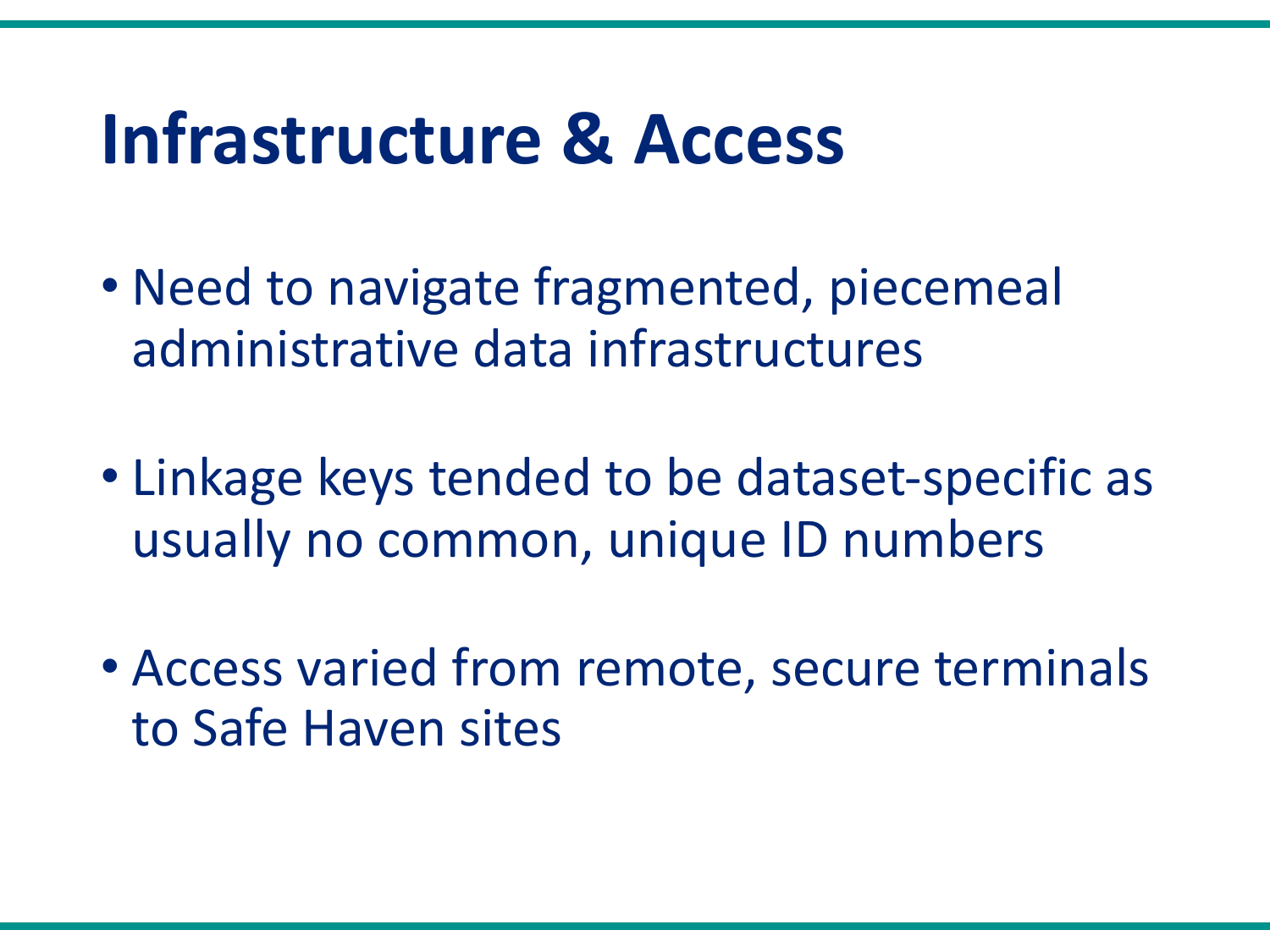### **Recommendations [1]**

- 1. Respondent consent should be sought at the outset, either prior to or at same time as approach to data controllers
- 2. Studies should investigate whether or not consent strictly necessary given their specific data protection and ethical requirements
- 3. Pooling & sharing of expertise by HRS family
- 4. Studies should monitor outputs from linked data and their impact, to build and support the case for future linkage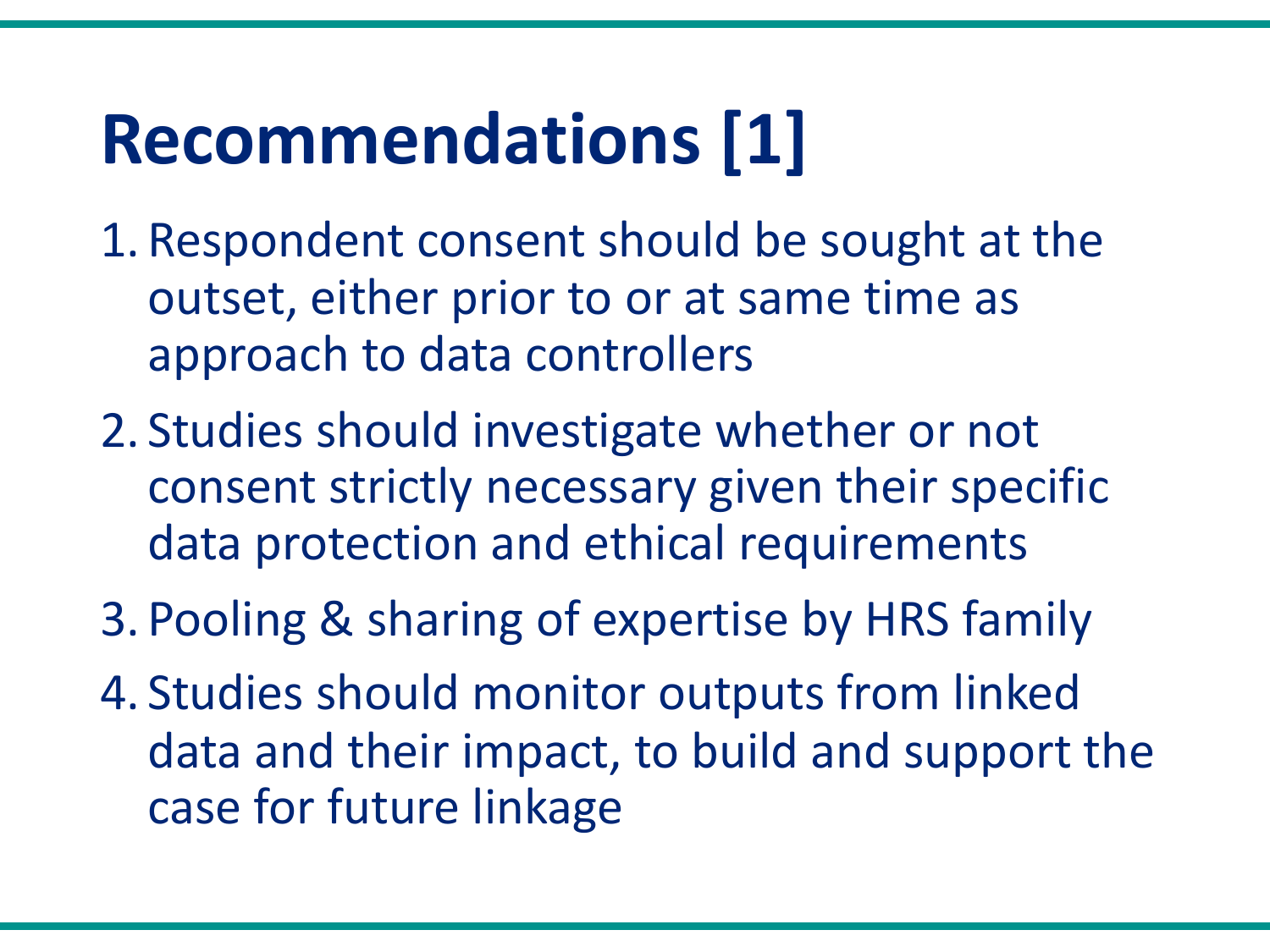## **Recommendation [2]**

- 1. Establishment of a single ID number to enable linkage across administrative datasets: employment, tax, benefit, health, education records.
- 2.Development of infrastructure to centrally manage administrative datasets, to overcome fragmented nature of most systems and streamline access
- 3. Real time linkage to cross-linked databases on an as-needed, live basis